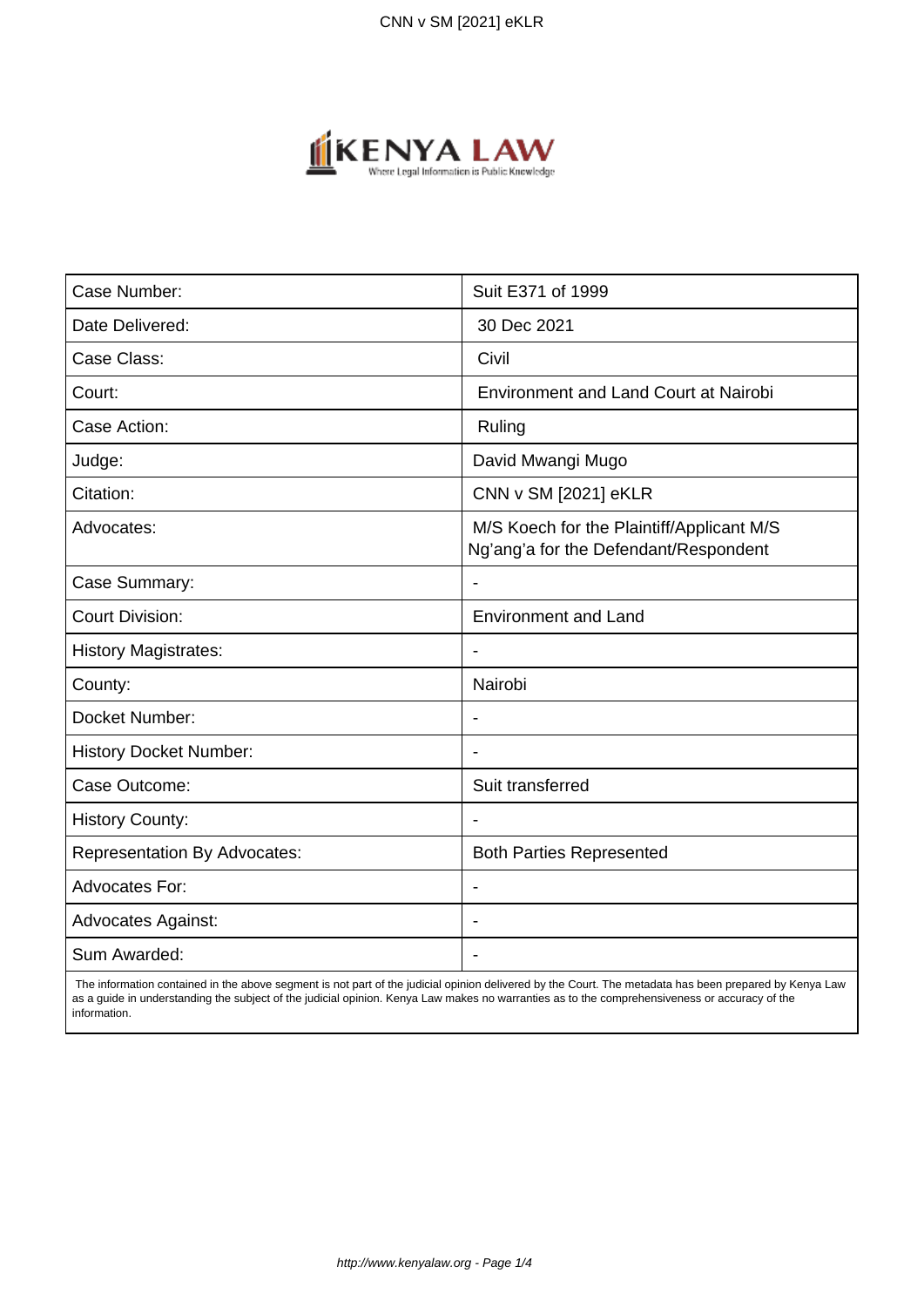## **REPUBLIC OF KENYA**

## **IN THE ENVIRONMENT AND LAND COURT**

# **AT NAIROBI**

### **ELC SUIT NO. E371 OF 1999**

**CNN.....................................................................................................................PLAINTIFF/APPLICANT**

### **VERSUS**

**SM ..........................................................................................................DEFENDANT/RESPONDENT**

### **RULING**

(*Notice of Motion Application dated 3rd November, 2021*)

#### **Background**

1. The Application by the Plaintiff seeks: -

*i. Spent*

*ii. Spent*

*iii. That pending the hearing and determination of this suit, the Honourable court be pleased to grant a mandatory interlocutory injunction for an eviction order against the Defendant/ Respondent, his servants, agents and dependants from Land Parcel No. NAIROBI/BLOCK xxxx.*

*iv. That pending the hearing and determination of the suit, the Honourable court be pleased to grant a mandatory interlocutory injunction restraining the Defendant herein by himself or his agents from entering, trespassing and/or in any manner dealing with the parcel of Land NAIROBI/ BLOCK xxxx (hereinafter referred to as the suit property).*

*v. That the OCS Mihango Police Station do provide security during eviction.*

#### *vi. That costs be provided for.*

2. The Application is premised on the grounds on the face of it and the Supporting Affidavit of the Plaintiff, CNN sworn on  $3<sup>rd</sup>$ November 2021. The Plaintiff has also filed a supplementary affidavit.

3. In a nutshell, the Plaintiff seeks to evict the Defendant from Land Parcel No. NAIROBI/BLOCK xxxx (hereinafter referred to as the suit property). The Plaintiff's claim is that she is the sole registered owner of the suit property, on which she has constructed a residential house. The Plaintiff and the Defendant are a wife and husband. They got married in the year 2015.

4. The Plaintiff alleges that the Defendant entered into the suit property sometimes in the year 2017 without her explicit consent when she was out of the country. She has since requested the Defendant to vacate her house on numerous occasions but he has adamantly refused to vacate necessitating her to file this case. The Plaintiff avers that the Defendant has been abusive to her not only physically but also psychologically.

5. The Defendant/ Respondent on his part opposes the application by the Plaintiff by way of a replying affidavit and grounds of opposition both filed on the  $6<sup>th</sup>$  December 2021. The Defendant/ Respondent in his response states that the suit property is the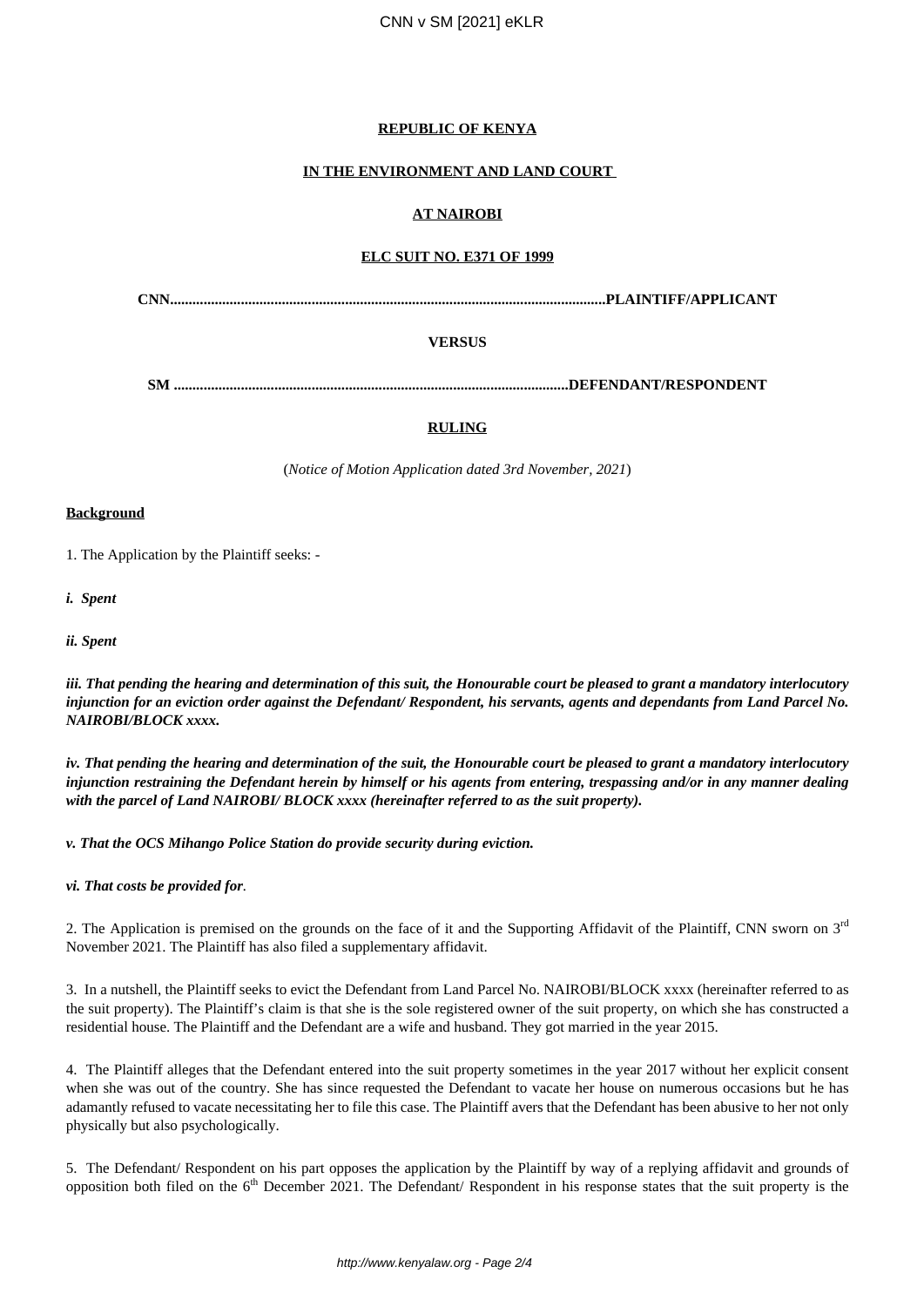matrimonial property of the Plaintiff and himself. He alleges that he jointly put up the house with the Plaintiff. He claims that he not only financed but also supervised its construction when the Plaintiff was outside the country. That he has even been living in the suit property with their daughter, until April, 2021 when the Plaintiff secretly took the child away. Consequently, there is a case pending before the Children's Court in Nairobi over the custody of that child.

6. The Defendant vehemently opposes the Plaintiff's application citing Section 12 of the Matrimonial Property Act, 2013 which prohibits one spouse from evicting the other from a matrimonial home.

7. The Defendant further avers that he has already filed a suit at the Family court in Nairobi, being, Nairobi HCCFOS/E088/2021 (**Seme Mochoge –vs- Caroline Nyangige Nyanchoka),** seeking for a declaration of rights over the matrimonial home, the subject matter of this case in accordance with the provisions of the Matrimonial Property Act, 2013.

8. The Defendant prays for the dismissal of the Plaintiff's application. He believes that the dispute falls within the jurisdiction of the Family Court and not this Court.

9. The Plaintiff in her Supplementary Affidavit denies the allegations by the Defendant. She is categorical that the suit property in dispute herein is not matrimonial property. She further acknowledges that she was served with summons to enter appearance and other Court documents in relation to the suit filed before the Family Court, HCCFOS/ E088/ 2021 on the 7th December, 2021. This was 12 days after this court had issued directions in regard to the hearing of the Application by the Plaintiff in this case. She terms the Defendant's action of filing the case before the Family Division of the High Court as an abuse of the process of Court.

### *WHETHER THE COURT HAS THE JURISDICTION TO HEAR AND DETERMINE THIS MATTER*

10. The pleadings filed by the parties in this case, which I have discussed above raise the fundamental issue of jurisdiction; whether this court has the jurisdiction to hear and determine the application filed by the Plaintiff and the main case against the Defendant. This is an issue that the Court must consider before anything else.

11. The parties in this case have already filed their submissions as directed by the Court. The issue as to whether the suit property comprises matrimonial property has been identified by both parties as an issue for determination.

12. The Plaintiff submits that the suit property cannot be matrimonial property since she bought and developed it before she got married to the Defendant. The Defendant on the other hand in his replying affidavit depones that he jointly bought and developed the said suit property with the Plaintiff. It is his submission therefore that the suit property is matrimonial property. That is the reason why he has gone ahead to file the case before the Family Division of the High Court in accordance with the provisions of the Matrimonial Property Act, 2013.

13. Justice M.A. Odeny while considering a similar matter in **Kobilo Chepkok –vs- Francis Chepkok Tuewei (2018) eKLR**, observed that proceeding with the matter before her would have required her to look into the contributions of each spouse during the marriage and apportion shares accordingly. That, she stated, would be tantamount to determining distribution of matrimonial property in a marriage which had not been dissolved. Her conclusion was that, "*the distribution of matrimonial property is best handled in the Family Division of the High Court*."

14. This court now finds itself in a similar situation. The parties before the court are a wife and husband. Their marriage has not been dissolved. Whereas one party alleges that the property in dispute is matrimonial property, the other party insists that it is not.

15. This Court agrees with the sentiments of Justice Odeny that the issues before this Court are issues that would best be handled by the Family Division of the High Court. The jurisdiction on division and or declaration of rights over matrimonial properties is with the High Court. In any event, there is already a case pending before the Family Division filed by the Defendant herein. The Court therefore directs that this matter be placed before the Family Division of the High Court for consideration and disposal.

16. The court will refrain from expressing any opinion as to the merit or otherwise of the Plaintiff's application and leave it to the decision of the Family Division.

17. Accordingly, the Court's direction is that this matter be placed before the Presiding Judge of the Family Division of the High